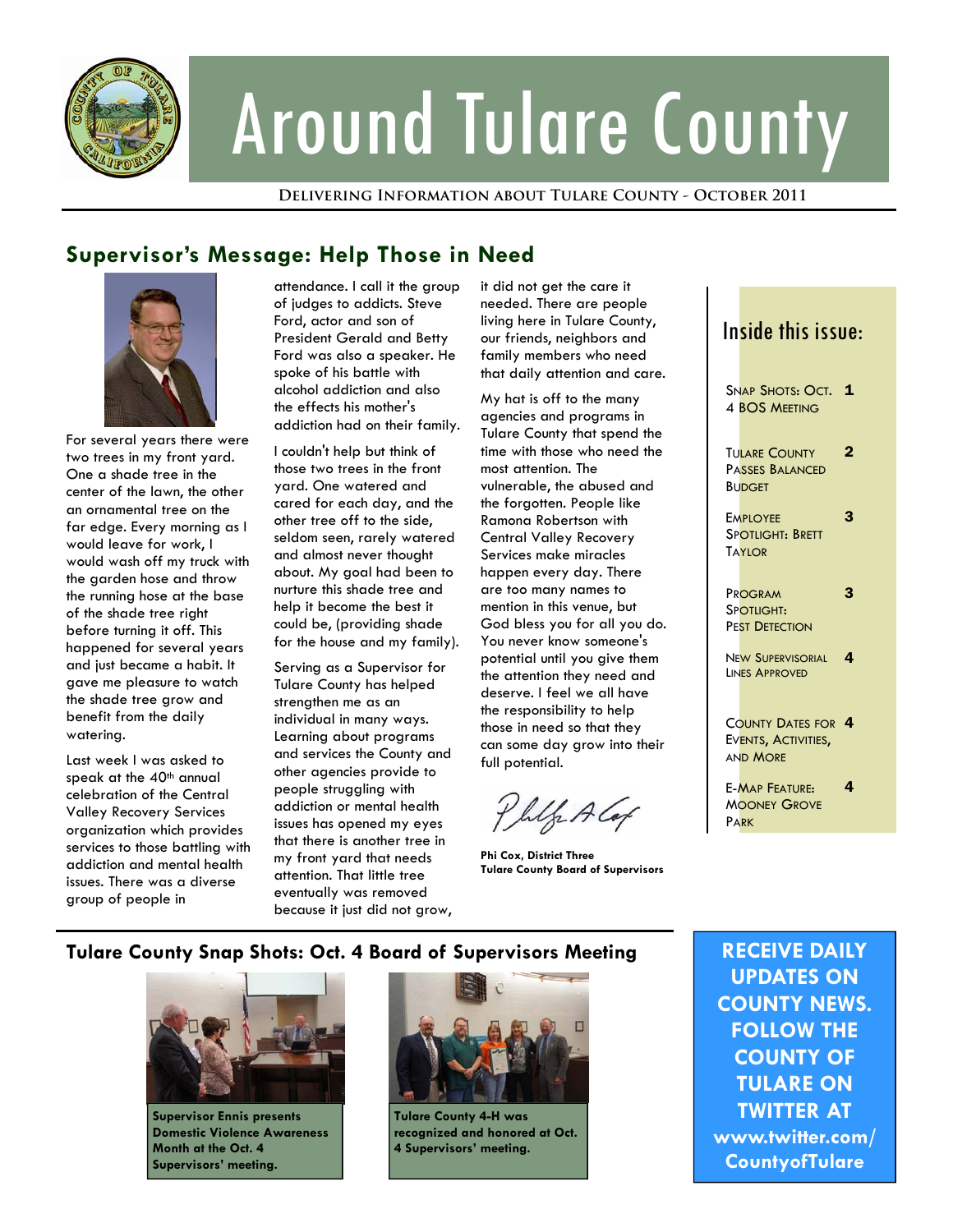## Around Tulare County: www.aroundtularecounty.com

### **Tulare County Passes Balanced Budget**

"Tulare County will continue to spend within its means and provide a balanced budget. I want to thank all employees who have continued to provide excellent service through these tough times." Board of Supervisors Chairman Mike Ennis

The Tulare County Board of Supervisors on September 20 unanimously approved a \$953.8 million balanced spending plan recommended by County Administrative Officer Jean Rousseau for Fiscal Year 2011-12.

"Tulare County will continue to spend within its means and provide a balanced budget," said Mike Ennis, Chairman of the Tulare County Board of Supervisors. "I want to thank all employees who have continued to provide excellent service through these tough times."

The 2011-12 Recommended Budget reflects a \$5.6 million increase over last year's adopted budget. The increase in funding can be attributed to:

- Suspension of furlough program: Tulare County employees will receive a total of \$2 million due to the suspension of the mandatory 40-hour furlough program, which equated to 1.923 percent in salary reductions. To date, Tulare County has reached side letter agreements with 9 out of the 10 represented employee groups. Tulare County is continuing negotiations with SEIU regarding the proposed side letter agreement. The terms proposed to SEIU mirror those presented to the Board for adoption for the unrepresented as well as the represented employees.

- Increase in retirement costs: \$2 million

- Increase \$1 million in contingency.

- Marijuana Enforcement: \$600,000 will be spent on adding additional staff members to the Sheriff's

Department, District Attorney's Office, and Resource Management Agency for code enforcement and to investigate and eradicate illegal marijuana grows on the San Joaquin Valley floor.

Entering the budget process, Tulare County faced a \$4.3 million General Fund budget deficit. County Administrative Officer Jean Rousseau said \$2.3 million in across-theboard spending cuts by county department heads and \$2 million in revenue including Williamson Act legislation funding - were used to close the deficit.

Chairman Ennis said he was pleased with the high level of performance from County staff during the last year. Highlights from County staff included:

- The Tulare County Sheriff's Department decreased gang crime by 16 percent.

- Led by the District Attorney's Office, the Tulare County Regional Auto Theft Team made 236 arrests for auto theft and chop shop operations and recovered 275 vehicles with a value of more than \$3.1 million.

- Tulare County Library expanded services in unincorporated communities and signed up more than 3,000 children for the Summer Reading Program.

- The Resource Management Agency established a project review committee to create an easier process for residents seeking to implement planning projects.

Some of the goals of county staff for the next fiscal year include:

- Applying gang injunctions to high crime unincorporated communities.

- Identifying and eradicating illegal marijuana grow sites on the Valley floor.

- Developing and implementing a Countywide Customer Service Program.

- Updating the County Strategic Business Plan and Management System.

"Tulare County's employees should be commended for setting and achieving high goals from year to year," Chairman Ennis said.

The Board of Supervisors is responsible for reviewing and approving budgets for all County operating funds, internal service and enterprise funds, County Service Areas and dependent special districts. The Board also sits as the Redevelopment Agency and is responsible for those budgets. The State Controller issues guidelines for the organization and presentation of county budgets so that they are standardized among all counties.

Tulare County's Recommended Budget for the 2011-12 Fiscal Year is available for review online.

The budget document includes department accomplishment and goals, budget information and more.

Visit the link to review: http:// www.co.tulare.ca.us/ pdfs/20112RecBudget.pdf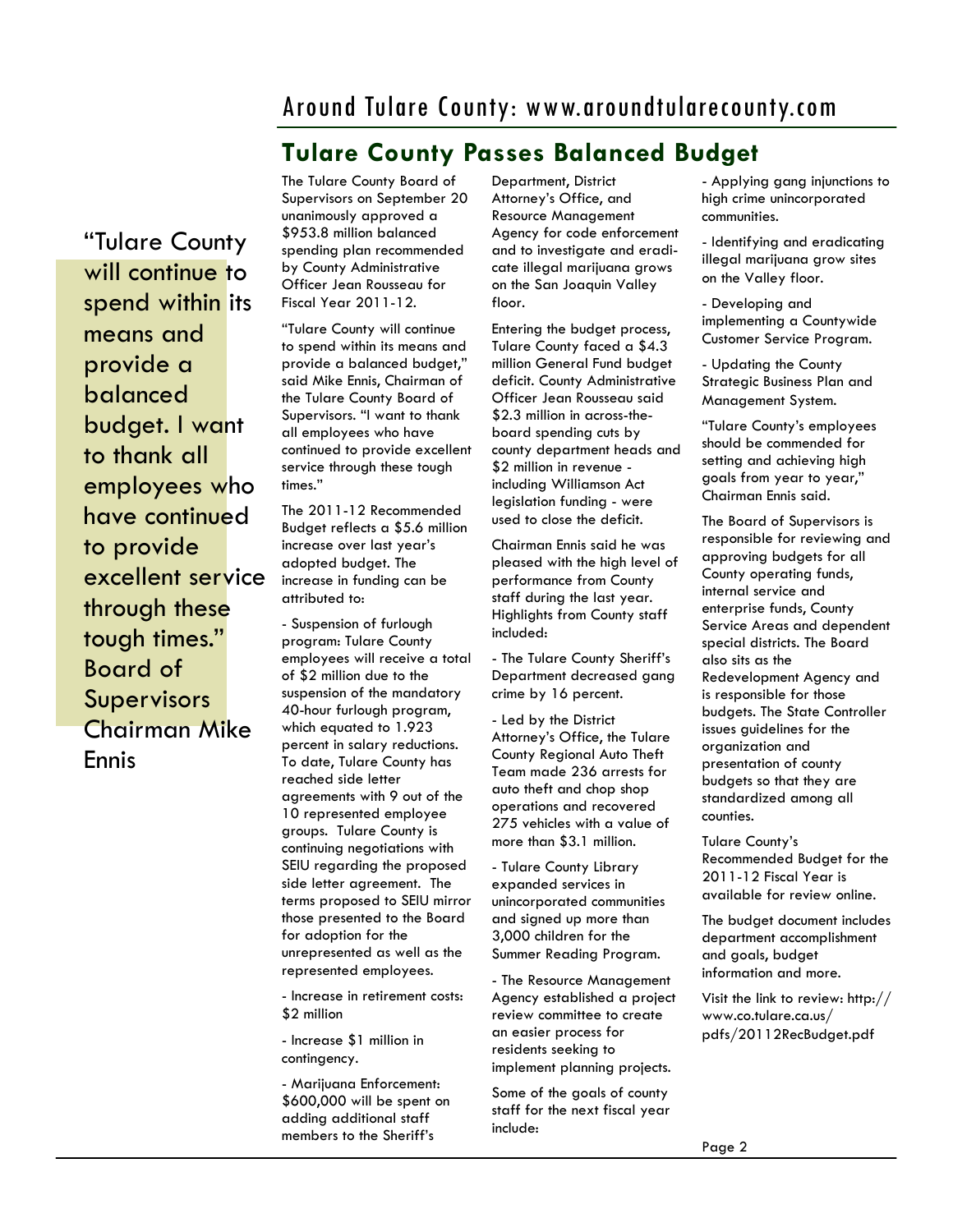# **Employee Spotlight: Brett Taylor**



**Name:** Brett Taylor **Title:** Appraiser II

#### **Years of Service:** 2

**Duties:** I am currently in charge of appraising single family dwellings in the southern part of the county.

**Family?** I have been married to my wife Dolores for five years and we have

two children Luciana (3yr) and Christian (1yr).

**Hobbies?** I like camping, fishing, hunting, and watching football. I also enjoy doing volunteer work.

**Clubs/Organizations?** I am currently serving on the North Visalia Neighborhood Advisory Committee and the Tulare County Youth Commission. I am also active in my church.

**What is your most rewarding experience as a County employee?** The great thing about my job is that I get to meet a lot a great people.

**Please tell us something other employees might not know about you?** 

I attempted to grow a giant pumpkin this year for Halloween. Although I did not grow a giant pumpkin I did get some very nice looking pumpkins.

**Where is your favorite place to visit in Tulare County?** I enjoy going up to the Mountains.



**There are many County employees who are doing outstanding things for their community outside of their job.** 

**Do you know a County employee who should be in the spotlight? Let us know at:** 

**newsletter@co.tulare.ca.us**

## **Program Spotlight: Detection Program**

**Editor's Note: Submitted by Ag Commissioner's Department.** 

With increased movement of people and commerce, the exposure of our ag industry to exotic pest infestations will also continue to rise. In response, we have a detection system in place to keep such costly pests from entering the state and threatening our local economy.

The Tulare County Agricultural Commissioner's detection program is designed to ensure rapid discovery of new infestations, before becoming established. Our Trappers are trained, not only about trap placement, baiting techniques and host suitability, but also about their critical role in our grower's ability to move commodities to both domestic and export markets. Tulare County is the #1 exporter of agricultural goods in the

nation, and most of our 82 trading partners expect negative trap data as proof that commodities come from an area free from exotic pests.

Our "regular" detection program, aimed at exotic fruit flies, runs from mid March through October. Periodic relocations of pest-specific traps are critical so that sufficient coverage can be achieved. Our trappers are always in search of the perfect host tree. Pest identifications are performed by our Staff Biologist, Dennis Haines.

European Grape Vine Moth (EGVM) and Asian Citrus Psyllid (ACP) are two relatively new pests that have been added to our program. The 2010 EGVM quarantine in Fresno County not only caused a hardship for several of their growers, but also for packing sheds located in Tulare County. Our trappers

deploy 1 trap for every 40 acres of commercial grapevines, equaling 1,862 traps. Similarly, commercial citrus producing counties in the San Joaquin Valley have a year-round detection program for ACP. Not only does Tulare County lead the state in citrus production, but also in the number of citrus packing operations, statewide. Our ACP panel traps are placed at residential properties within a 3-mile radius of commercial citrus plantings, as well as high risk locations.

Our Trappers are encouraged to have a strong concept of public relations and education in order to maintain support for our detection efforts.



**Tulare County Ag Commissioner's pest detection trapper team.** 

**Want your program to be in the spotlight? Please send suggestions to:** 

**newsletter@co.tulare.ca.us**